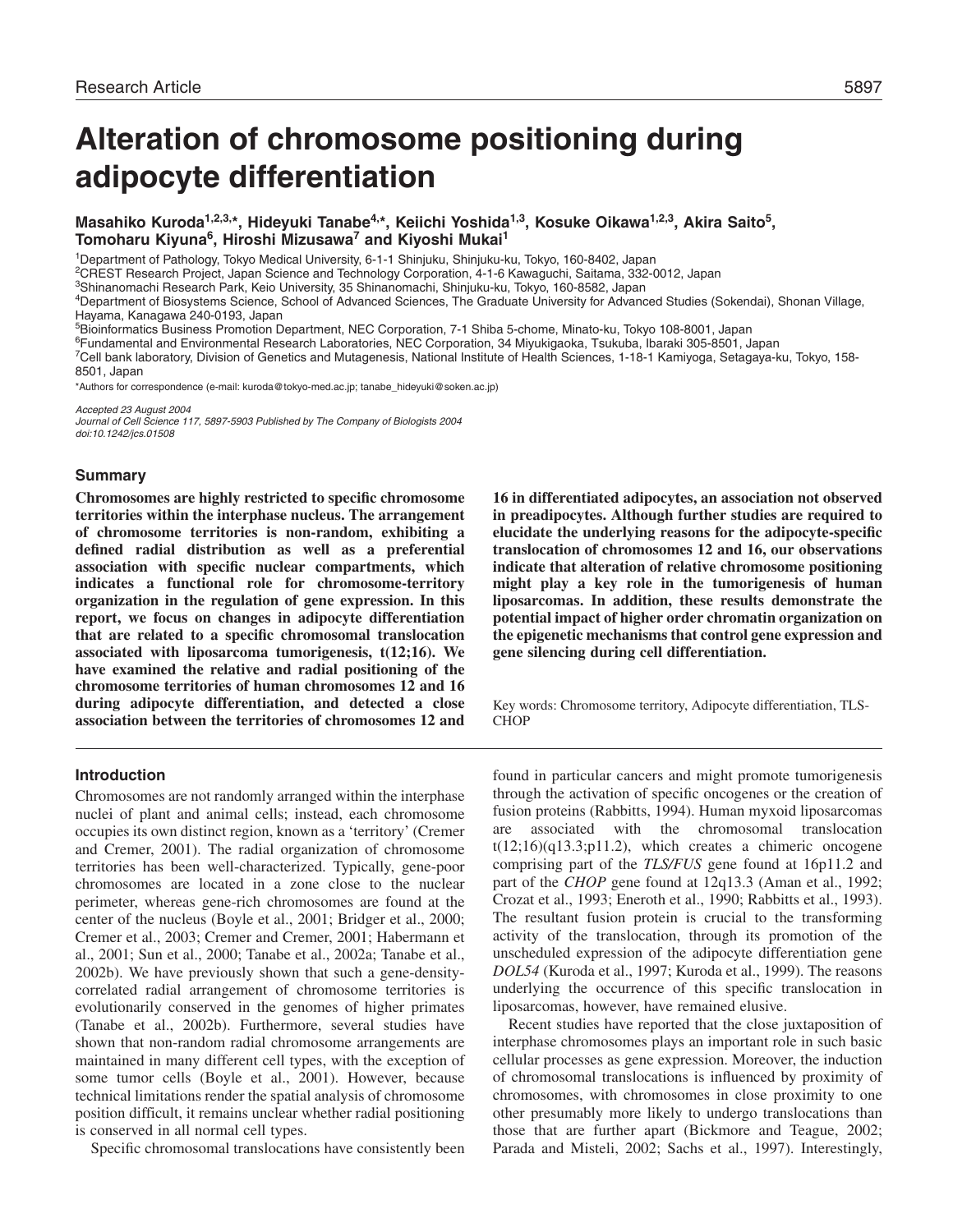such proximity effects have been described in analyses of cancer-causing translocations involved in both leukemia and Ewing sarcoma (Kozubek et al., 1999; Taslerova et al., 2003).

In this study, we examined the relative and radial positioning of human chromosomes 12 and 16 in both preadipocytes and adipocytes to address the question of whether or not chromosome-territory (CT) repositioning occurs during adipocyte differentiation. We observed an alteration in the positioning of these CTs, suggesting that the translocation t(12;16), which might play a key role in liposarcoma tumorigenesis, is induced by the alteration in CT location. In addition, these data indicate that chromatin and nuclear compartments are dynamic during cell differentiation, and that these changes might play a role in the regulation of transcriptional activity in chromatin.

### **Materials and Methods**

## Cell culture and adipocyte differentiation

Human preadipocytes were obtained by Zen-Bio from a group of approximately six healthy, non-diabetic, non-obese (body mass index of 25) women (aged 35-38 years) undergoing elective cosmetic liposuction procedures. For adipocyte differentiation, preadipocyte cells were first cultured to confluence in preadipocyte medium (#PM-1; Zen-Bio). Adipocyte differentiation was then induced by replacing the preadipocyte medium with differentiation medium (#DM-2; Zen-Bio). The differentiated adipocyte cells were maintained in adipocyte medium (#AM-1; Zen Bio).

#### Probe preparation, three-dimensional fluorescence in-situ hybridization and fluorescence detection

In order to obtain three-dimensionally preserved cell nuclei, cells were cultured on coverslip slides and fixed in 4% paraformaldehyde in  $0.3 \times$  PBS. Permeabilization was performed as previously described (Solovei et al., 2002), by treating the cells with 0.5% Triton X-100 in PBS and then 20% glycerol in PBS, followed by repeated freeze-thaw cycles in liquid nitrogen before a final incubation in 0.1 N HCl.

For the delineation of the human chromosome-12 territory (CT12) and chromosome-16 territory (CT16), we used whole-chromosome painting probes provided by T. Cremer (Ludwig-Maximilians University of Munich, Munich, Germany). Probe labeling was performed by DOP- (degenerated oligonucleotide primer) PCR (Telenius et al., 1992) in the presence of biotin-16-dUTP for human chromosome 12 or digoxigenin-11-dUTP (DIG-11-dUTP) for human chromosome 16 (both from Roche). Three-dimensional fluorescence in-situ hybridization (3D-FISH) and the detection of labeled probes were performed according to protocols described elsewhere (Cremer et al., 2001; Solovei et al., 2002). Briefly, biotinylated human chromosome 12 was detected by avidin-conjugated fluorescein isothiocyanate (FITC) and biotinylated goat-anti-avidin antibody (both from Vector), followed by another round of avidin-FITC binding. Simultaneously, DIG-labeled human chromosome 16 was detected in a similar fashion using a rabbit-anti-DIG antibody (Sigma) and Cy3-labeled goat-anti-rabbit antibody (Amersham Pharmacia Biotech). DNA counterstaining was carried out using TOPRO-3 (Cy5 like fluorescence peak; Molecular Probes), and slides were mounted in Vectashield medium (Vector).

#### Confocal image

Serial nuclear images were acquired with an axial separation of 200 nm using a confocal laser-scanning microscope (LSM 410; Carl Zeiss) equipped with a 63×/1.4 Plan-Apochromat objective. For each optical section, sequential images were recorded for all three fluorochromes (FITC, Cy3 and Cy5). Stacks of 8-bit grayscale twodimensional (2D) images were obtained with a pixel size of 66 nm and with 512×512 pixels in each channel. The image stacks were processed with Adobe Photoshop 7 and the distances between fluorescence peak centers (FPCs) were measured after converting image stacks into 256256 pixels. Three-dimensional (3D) reconstructions of hybridized nuclear image stacks were created using Amira 3.0 TGS (http://www.amiravis.com/) software. Amira software was used only for visualization, not for data analysis.

## **Segmentation**

A probability density of intensity was modeled by a finite normal mixture with *m* components (*m*=3 or 4):

$$
p(x_j) = \sum_{i=1}^m w_i f(x_j \mid \mu_i, \sigma_i),
$$

where  $x_i$  is an intensity value at pixel *j*,  $f(x_i | \mu_i, \sigma_i)$  is the normal density of component *i* with mean  $\mu_i$  and standard deviation  $\sigma_i$ , and  $w_i$  is a mixture ratio. The parameters (i.e. mixture ratio, intensity mean and standard deviation) were estimated so as to maximize the likelihood using the expectation-maximization (EM) algorithm (Dempster et al., 1977).

Each pixel in 3D space was classified based on a posterior probability  $\pi(i,j)$  calculated as:

$$
\pi(i,j) = \frac{w_i f(x_j | \mu_i, \sigma_i)}{\sum_{k=1}^m w_k f(x_j | \mu_k, \sigma_k)}.
$$

That is, if  $\pi(k,j)$  was the largest out of  $\pi(i,j)$  (*i*=1,…,*m*) then pixel *j* was classified as a member of component *k*. Pixels belonging to the component with the largest mean intensity were segmented as nucleus or CT. A threshold was then determined based on the minimum intensity of pixels classified into the largest mean intensity component. To obtain a smooth boundary, an Epanechnikov filter (bandwidth 0.65 µm) was applied to the boundary pixels and their neighboring pixels. The boundary was then resegmented using the threshold determined by the procedure explained above.

#### Distance measurement

FPCs of the CTs were detected in 3D space. To avoid the effects of local fluctuation, an Epanechnikov filter (bandwidth 0.65 µm) was applied. We defined the pair of chromosomes 12 and 16 with the minimum FPC distance as the proximal pair and the other pair as the distal pair. The distance between CT12 and CT16 of the proximal pair was normalized using the standardized radius of the nucleus. We simulated the distribution of the normalized proximalpair distances using Monte Carlo simulation (Kozubek et al., 2002) and compared the simulation results with experimental results. The distribution of normalized proximal-pair distances was simulated as follows. First, we generated the radial positions of four FPCs (two for CT12 and two for CT16) in a unit 2D disc using a randomnumber generator modulated by the experimental radial distributions. Second, the positions were determined assuming a uniform angular distribution (Kozubek et al., 2002). Third, the CT12-CT16 pair with the minimum distance of the two possible combinations was selected and the proximal distance was determined. After 100,000 repetitions, the distributions of the proximal-pair distances were determined.

#### Normalization of the nucleus size and shape

To remove the effects of size and shape change during cell differentiation, we standardized the nucleus size and shape as follows.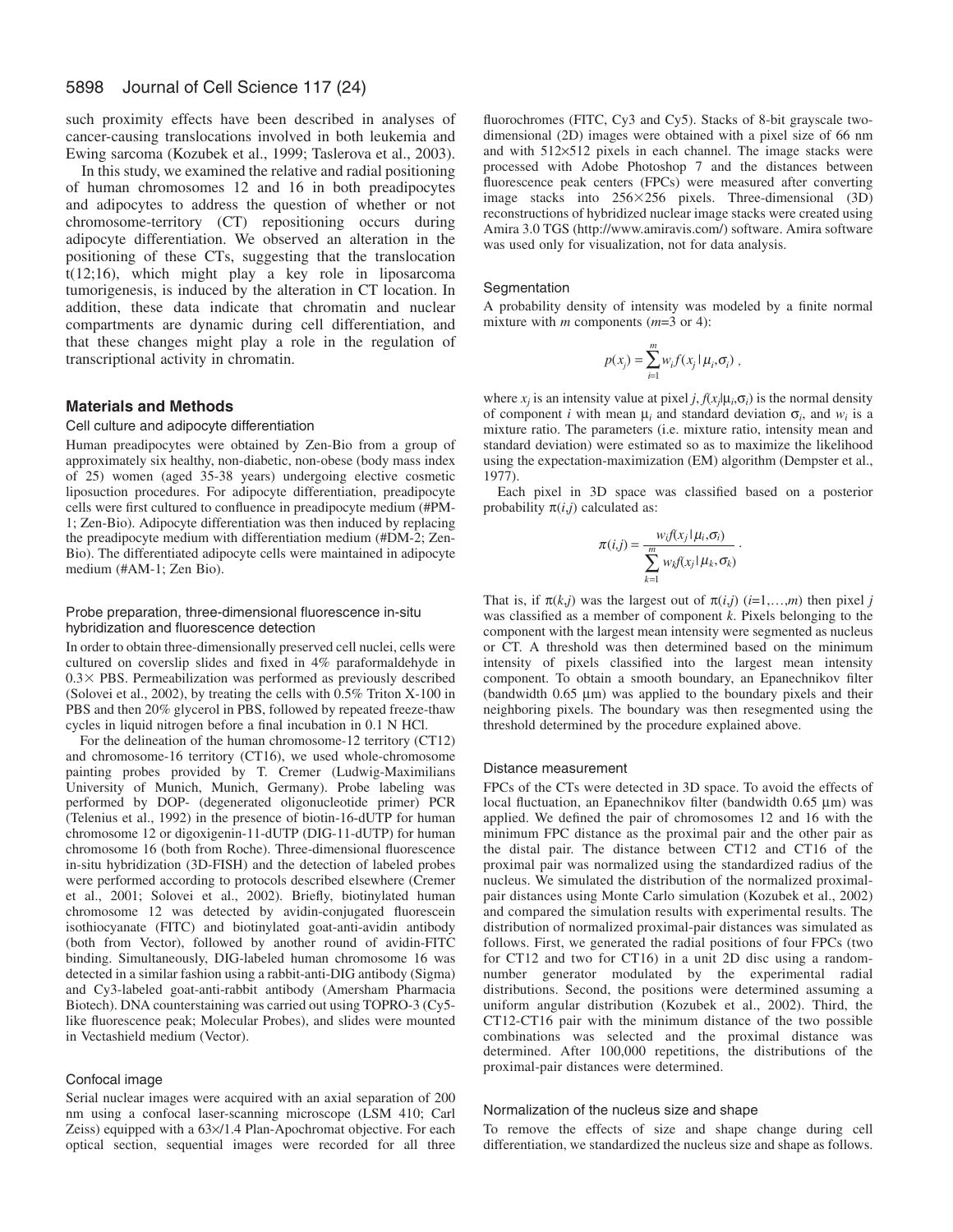(2) The radius of the standard nucleus disc  $(r_0)$  was calculated so that the disc area was equal to the projected nucleus area.

(3) The boundary of the original nucleus was extended (or receded) in the 2D plane if the distance from the center of gravity of the nucleus  $(P_0)$  to the boundary  $(R)$  was shorter (or longer) than the radius of the standard nucleus.

(4) The same transformation was performed on each pixel in a territory region  $(x)$  to obtain a deformed position  $(x')$ . Radial positions and mutual distances between CTs were evaluated using the values relative to the standardized nucleus radius.

### Statistical analysis

We used 38 preadipocyte cells and 41 adipocyte cells for the distance and radial distribution analysis. Welch's *t* test was used to determine the significance of differences in the proximal-pair distance, and the Kolmogorov-Smirnov (KS) test was applied to the radial distribution differences. The statistical analysis software *R* version 1.8.1 (http://www.r-project.org/) was used.

## **Results**

## Induction of adipocyte differentiation in primary human preadipocyte cells

We cultured human preadipocyte cells until they reached confluence and then induced them to differentiate into adipocyte cells (Fig. 1A,B). The 2D-FISH karyotype of the preadipocyte cells during metaphase appeared normal: 2*n*=46, XX, with one pair each of chromosomes 12 and 16 (Fig. 1C).

# Relative 3D positioning of the human CT12 and CT16 in preadipocytes and adipocytes

We performed 3D-FISH in 3D-preserved fixed nuclei using painting probes for human chromosomes 12 and 16. Both preadipocyte and adipocyte cells were arrested in the G0/G1 phase in response to cell confluence. Fluorescent signals from both human CT12 and human CT16 were successfully visualized using a two-color analysis, with green and red representing chromosomes 12 and 16, respectively.

We observed the nuclei under a microscope to determine whether or not there was a close association between CT12 and CT16. By visual inspection, we could clearly detect a



**Fig. 1.** Induction of adipocyte differentiation in primary human preadipocyte cells. Phase-contrast images  $(20\times)$  of human preadipocyte cells (A) and matured adipocyte cells (2 weeks after differentiation) (B). (C) A preadipocyte at metaphase in which the DNA has been hybridized with human whole chromosome painting probes for chromosomes 12 (green) and 16 (red).

## Chromosome territories in adipogenesis 5899

close association between one CT12 and one CT16 in 81% (33/41) of adipocyte nuclei, whereas this association was observed only in 45% (17/38) of preadipocyte nuclei. Next, we imaged nuclei with a confocal laser-scanning microscope for a more precise quantitative evaluation of the distances between the CTs. A series of optical sections was recorded for each cell, with successive sections separated by an axial distance of 200 nm. All three fluorochromes were recorded sequentially for each section using a box size of 512×512 pixels. A representative *z*-axis series and 3D reconstruction of both preadipocyte and adipocyte nuclei are displayed in Fig. 2.

For a quantitative evaluation of relative CT positioning, we first measured CT and nucleus size in both preadipocytes and adipocytes (Table 1). We found that the nucleus size was reduced by approximately 10% during adipocyte differentiation. In addition, the CT16 size increased by 50%, whereas the CT12 size showed no significant changes. Furthermore, the nuclei of preadipocyte and adipocyte cells exhibited a range of shapes. Therefore, to eliminate the effects of size and shape change of CTs during cell differentiation, we standardized the nucleus size (Fig. 3). We used the minimum



Adipocyte cell

**Fig. 2.** Visualization of the human chromosome-12 and chromosome-16 territories (CT12 and CT16, respectively). Gallery of 200 nm serial optical sections (every third section is shown:  $0 \mu m$ ,  $0.6 \mu$ m,  $1.2 \mu$ m,  $1.8 \mu$ m,  $2.4 \mu$ m,  $3.0 \mu$ m) through a preadipocyte (A) and a mature adipocyte (C) nucleus after 3D-FISH with chromosome painting probes for chromosomes 12 (green) and 16 (red). A DNA counterstain is shown in blue (scale bar, 5 µm). (B,D) 3D reconstructed images of the nuclei presented in A and C, respectively, with outlines of the painted CTs and the nuclear DNA. The adipocyte nucleus displays a proximal association of one CT12 and one CT16 (C,D), whereas the preadipocyte nucleus shows no association between CT12 and CT16 (A,B).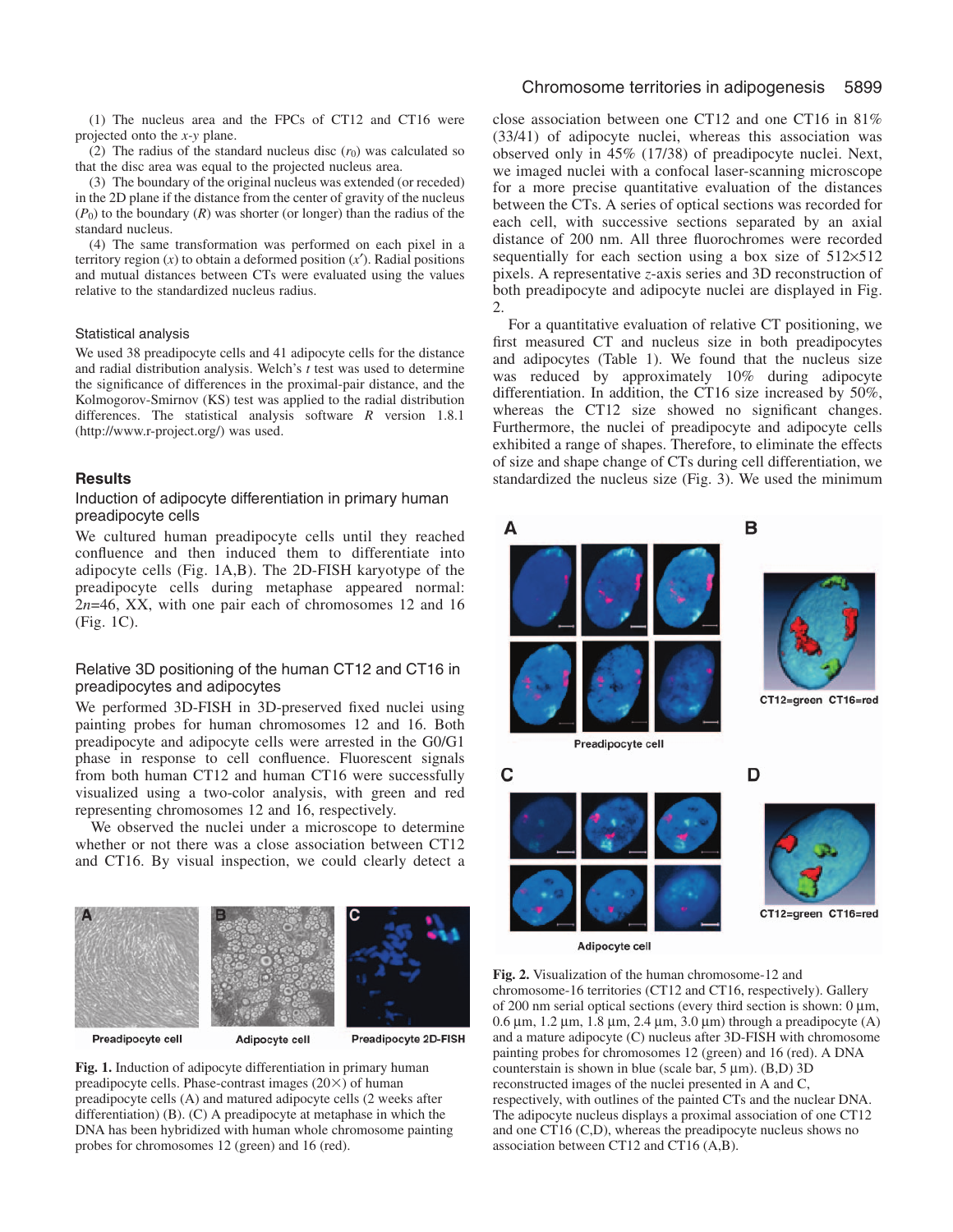**Table 1. Sizes of nuclei and chromosome territories (CTs), showing the means ± s.e.**

| $1147.1 \pm 51.8$ | $29.7 \pm 2.1$    | $15.3 \pm 1.4$<br>$22.6 \pm 1.4$ |
|-------------------|-------------------|----------------------------------|
|                   | $1028.9 \pm 71.0$ | $29.9 \pm 2.4$                   |

distance between the FPCs of all four possible pairs of CT12 and CT16 in each nucleus as a measure of the level of CT association (Fig. 4A,B). The mean value for the minimum FPC distance relative to the standardized 2D nucleus radius in adipocyte nuclei was significantly smaller than that in preadipocyte nuclei (*P*=0.016) (Fig. 4C). These results suggest that repositioning of one pair of CTs occurs during adipocyte differentiation. This proximity effect (Fig. 4), as well as the magnification of CT16 (Table 1), substantially increases the probability of an interaction between CT12 and CT16, and is likely to lead to a t(12;16) translocation during adipocyte differentiation. Although the parental origin of this pair of



**Fig. 3.** Topological deformation method for the standardization of cell nuclear shape. (A) Coordinate system of image. The *z*-axis runs out from the *x*-*y* plane towards the reader. (B) Standardization of the nuclear shape. The broken and solid lines indicate actual and standardized nuclear shapes, respectively. (C) Calculation of chromosomal positions. (D) Quasi-3D visualization of the standardized nucleus shape. Deformation was performed in the projected 2D space; transformed *x*-*y* positions and the original *z* position were used. The cylindrical nucleus was constructed using the standardized 2D nucleus shape.

chromosomes is unknown, this raises the intriguing possibility that an association between a specific combination of chromosomes of paternal or maternal origin is established by as yet unknown epigenetic mechanisms.

# Radial distribution of the CT12 and CT16 does not affect their relative positioning during adipocyte differentiation

Previous studies have showed that the radial rearrangement of genetic structures changes during myogenesis (Chaly and Munro, 1996) and granulopoesis (Bartova et al., 2002; Bartova et al., 2001; Bartova et al., 2000b). Therefore, we next examined the radial distributions of CT12 and CT16 in preadipocyte and adipocyte cells. We investigated total radial distributions over the standardized 2D nucleus and compared them for the cell types studied using the KS test. Although there were no significant differences between CT12 and CT16 during adipocyte differentiation, the means of the total radial distribution appeared to shift towards the center for CT16 (from <*r*>=59.0±22.0 to 56.8±21.5, *P*>0.49, where <*r*> stands for the mean radial position) and the mean of the total radial distribution for CT12 shifted toward the periphery (from <*r*>=57.7±21.4 to 0.59.8±21.4, *P*>0.7) (Fig. 5). This shift of the CT might account for the reduction in relative distances between CT12 and CT16.

Thus, to determine whether the difference of minimum FPC distances described above was affected by the fluctuation of the radial distribution of CT12 and CT16 during cell differentiation, we conducted a Monte Carlo simulation (Kozubek et al., 2002). The minimum distances obtained through the simulation were not significantly different  $(0.45\pm0.25)$  for adipocyte and  $0.46\pm0.26$  for preadipocyte). Thus, the change in distance between CT12 and CT16 during adipocyte differentiation was not caused by changes in radial distributions.

## **Discussion**

Insight into the epigenetic function of CT repositioning is important for understanding how nuclear architecture is organized in different cell types, and how it might be involved in cell differentiation and tumorigenesis (Cremer and Cremer, 2001; Jenuwein and Allis, 2001; Strahl and Allis, 2000). There are two aspects to consider with respect to CT positioning: the absolute radial location within the nucleus and the position of CTs relative to one another (Parada and Misteli, 2002). The radial location of a CT is tightly correlated with its size and gene density. As a general rule, gene-dense CTs are found near the center of the nucleus, whereas gene-poor CTs localize to the periphery of the nucleus (Boyle et al., 2001; Cremer et al., 2001; Croft et al., 1999). This rule is applicable in cells with spherical nuclei, such as lymphocytes and lymphoblastoid cell lines, and its evolutionary conservation has been clearly demonstrated (Tanabe et al., 2002b). By contrast, the extent to which the rule applies to cell types with non-spherical nuclei, such as fibroblasts, epithelial cells and tumor cell lines, remains controversial (Boyle et al., 2001; Bridger et al., 2000; Cremer et al., 2003; Cremer et al., 2001; Croft et al., 1999; Kozubek et al., 2002; Tanabe et al., 2002b).

In this study, we evaluate the arrangement of CT12 and CT16 in preadipocyte and adipocyte cells. Interestingly, we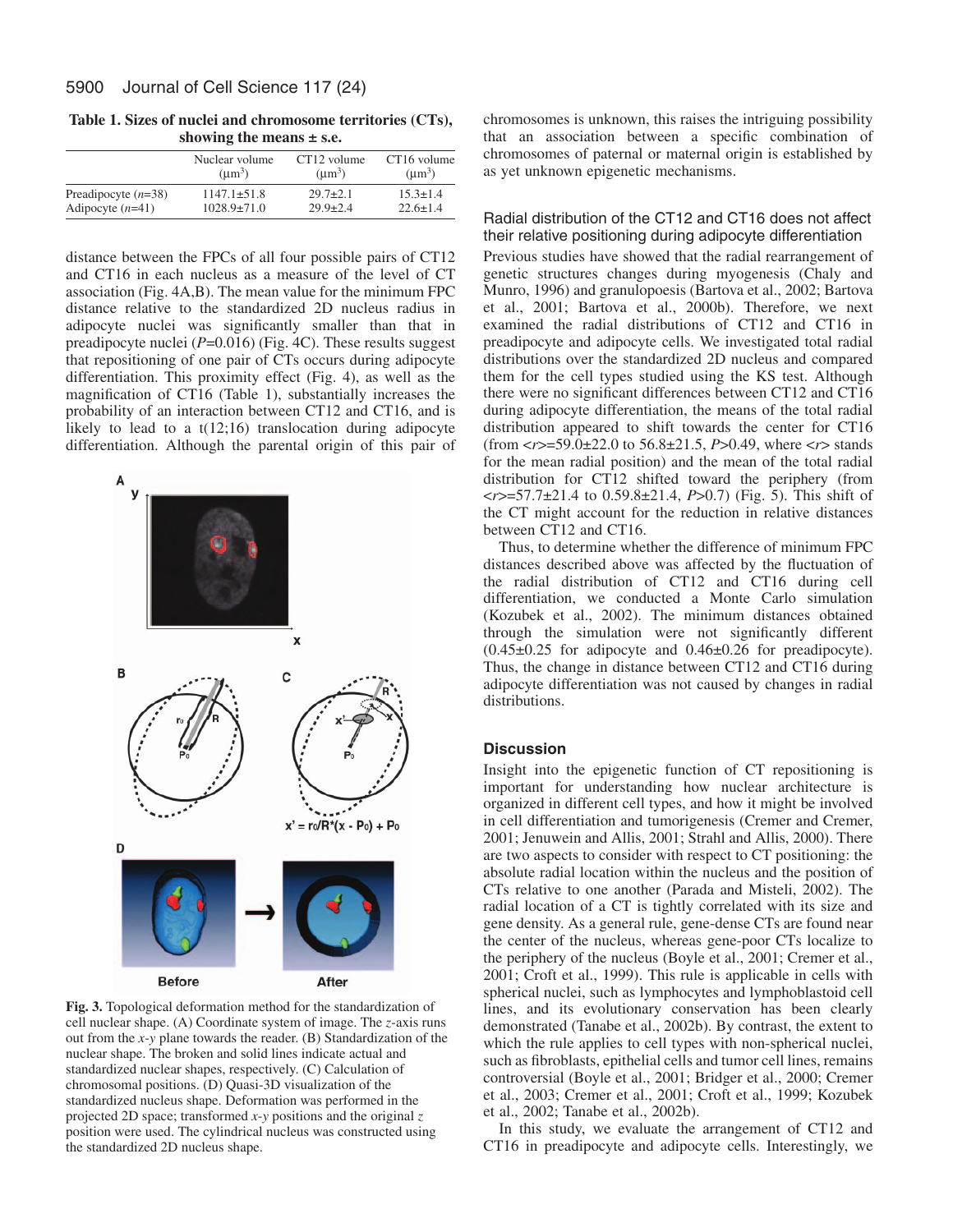

**Fig. 4.** Relative positions of human chromosome-12 and chromosome-16 territories (CT12 and CT16, respectively). (A) The definition of a representative peak point for a CT. Green dots indicate the fluorescence peak center (FPC). The location of the CT is represented by the position of its FPC. (B) Schema of the minimum FPC distance. We measured the pixel-to-pixel distance between the FPCs of CT12 and CT16, and then recorded the shortest of the four distances obtained from the four possible pairings as the minimum FPC distance. (C) Quantitative evaluation of the minimum FPC distance between CT12 and CT16. The distances are normalized using the radius of the standardized 2D nucleus. The significance of the difference between minimum FPC distances in preadipocytes and adipocytes was evaluated using the Welch's *t* test (*P*=0.017).

observed that the minimum FPC distance of CT12 and CT16 changed during adipogenesis. Furthermore, we examined whether or not the total radial distribution of CT12 and CT16 changed during adipogenesis. We could not detect a significant radial shift between the two cell types using the KS test (Fig. 5). Thus, we conclude that the relative positioning of CT12 and CT16 was altered in during adipogenesis. The reasons for the difference in behavior between chromosomes 12 and 16 are at present unknown. However, it is possible that the difference is due to variations in local gene expression from each chromosome.

The process of cellular differentiation represents a remarkably coordinated program of gene regulation that directs multipotent stem-cell precursors down various lineages into fully mature and functionally distinct cell types. During adipocyte differentiation, many genes have been shown to be regulated in a differentiation-dependent manner. It is has been clearly shown that adipogenic transcription factors such as C/EBP and PPAR play an important role in the regulation of gene expression through conventional genetic mechanisms. However, recent reports indicate that the spatial arrangement of chromatin in the nucleus is correlated with cell differentiation (Bartova et al., 2002; Bartova et al., 2001; Bartova et al., 2000a; Manuelidis, 1990). Moreover, gene positioning and heterochromatin-mediated gene silencing appear to play an important role in cell differentiation (Bartova et al., 2002). Our results and other studies of CTs (Mahy et al., 2002a; Mahy et al., 2002b) suggest that chromosome distribution might also control epigenetic mechanisms that affect regulation of genes. Thus, changes in CT location might act as an epigenetic factor that functions on a different level than the genetic code.



**Fig. 5.** Radial positions of human chromosome-12 and chromosome-16 territories (CT12 and CT16, respectively). Total radial distributions of CT12 and CT16 over the standardized 2D nucleus (*n*=76=38×2 for preadipocyte, and *n*=82=41×2 for adipocyte). The mean values (<*r*>) and standard errors of all distributions are also shown.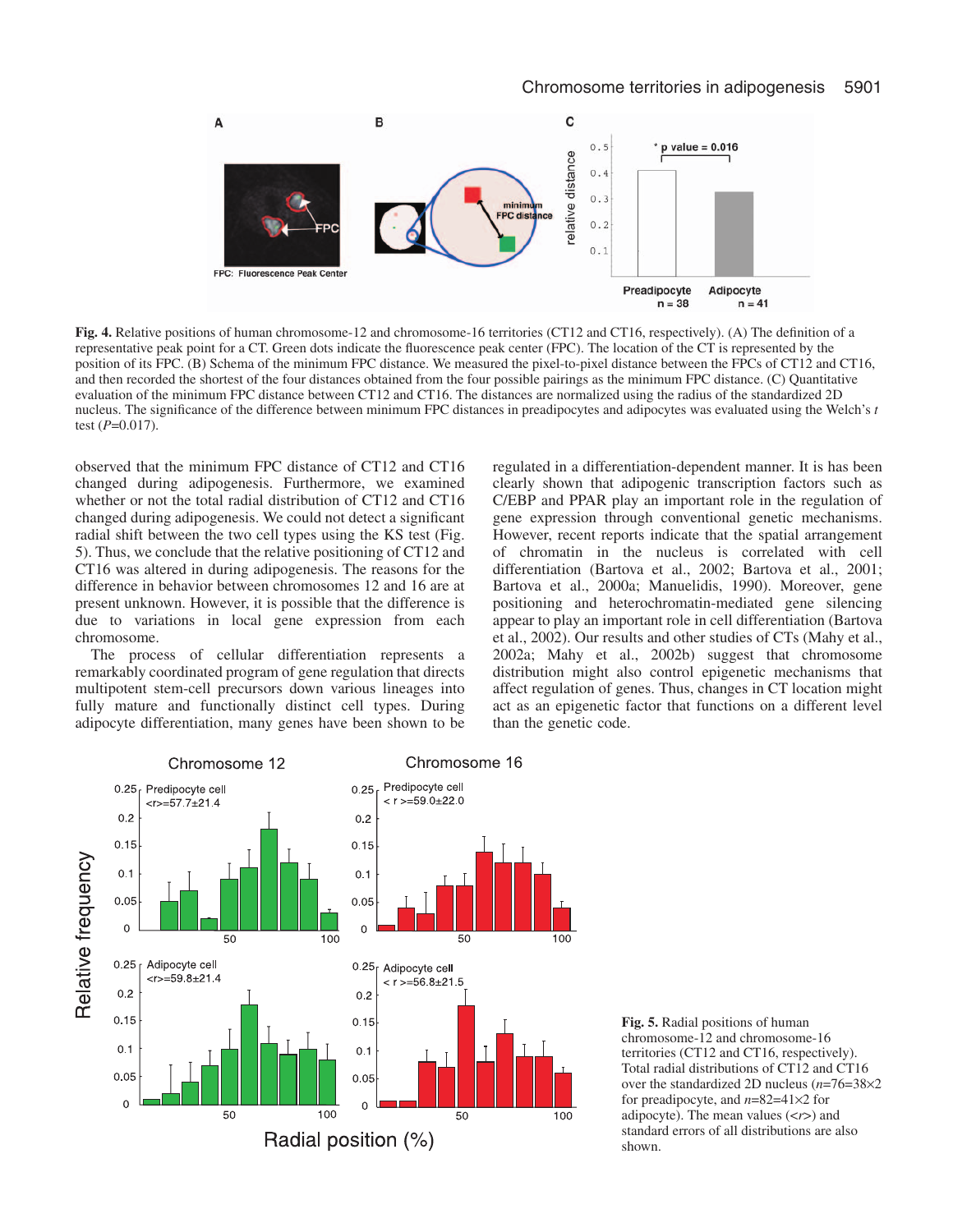# 5902 Journal of Cell Science 117 (24)

The relative positioning of CTs with respect to one other is known to influence the translocation frequencies between two chromosomes. For example, human myxoid and round cell liposarcomas are associated with specific chromosomal translocations (Sreekantaiah et al., 1992). The *TLS-CHOP* fusion gene derived from t(12;16) is present in 95-98% of myxoid and round cell liposarcomas but, in rare cases, a variant t(12;22) translocation is observed that results in the *EWS-CHOP* fusion gene (Hosaka et al., 2002). The TLS-CHOP chimeric protein has transforming activity (Kuroda et al., 1997) and induces the expression of the *DOL54* gene, which is normally associated with adipocyte differentiation (Kuroda et al., 1999). In addition, histological diagnosis of myxoid liposarcomas reveals the presence of immature adipose cells called lipoblasts, suggesting that myxoid liposarcomas come from an immature mesechymal or adipocytic cell lineage. However, it is still unknown why the chromosomal translocation  $t(12;16)(q13.3;p11.2)$  and the creation of the *TLS-CHOP* fusion gene occur specifically in liposarcomas. Our observations demonstrate that the minimum FPC distance between CT12 and CT16 is reduced, and the size of CT16 is magnified during adipocyte differentiation. These phenomena might lead to the  $t(12;16)$  translocation event specific to liposarcomas.

In conclusion, we have demonstrated that the particular CTs involved in a specific translocation event implicated in cancer development can physically associate with one another following differentiation in human cell lines. These results also suggest that the  $t(12;16)$  translocation, which has been implicated in liposarcoma tumorigenesis, occurs because of an alteration in chromosome location.

We thank T. Cremer (Ludwig-Maximilians University of Munich, Munich, Germany) for providing the human painting probes and S. Wagstaff (NEC, Bio-IT) for preparing the Amira 3D-reconstructed images and other helpful assistance. This study was supported in part by a Grant-in-Aid for scientific research on Priority Area (C) from the Ministry of Education, Science, Sports and Culture, a grant from Core Research for Evolutional Science and Technology (CREST), Japan Science and Technology Corporation, Health Sciences Research Grants, Ministry of Health, Labor and Welfare, Japan, and a grant from Japan Health Sciences Foundation.

#### **References**

- **Aman, P., Ron, D., Mandahl, N., Fioretos, T., Heim, S., Arheden, K., Willen, H., Rydholm, A. and Mitelman, F.** (1992). Rearrangement of the transcription factor gene *CHOP* in myxoid liposarcomas with t(12;16)(q13;p11). *Genes Chromosomes Cancer* **5**, 278-285.
- **Bartova, E., Kozubek, S., Kozubek, M., Jirsova, P., Lukasova, E., Skalnikova, M. and Buchnickova, K.** (2000a). The influence of the cell cycle, differentiation and irradiation on the nuclear location of the *ABL*, *BCR* and c-*MYC* genes in human leukemic cells. *Leuk. Res.* **24**, 233- 241.
- **Bartova, E., Kozubek, S., Kozubek, M., Jirsova, P., Lukasova, E., Skalnikova, M., Cafourkova, A. and Koutna, I.** (2000b). Nuclear topography of the c-*MYC* gene in human leukemic cells. *Gene* **244**, 1-11.
- **Bartova, E., Kozubek, S., Jirsova, P., Kozubek, M., Lukasova, E., Skalnikova, M., Cafourkova, A., Koutna, I. and Pasekova, R.** (2001). Higher-order chromatin structure of human granulocytes. *Chromosoma* **110**, 360-370.
- **Bartova, E., Kozubek, S., Jirsova, P., Kozubek, M., Gajova, H., Lukasova, E., Skalnikova, M., Ganova, A., Koutna, I. and Hausmann, M.** (2002). Nuclear structure and gene activity in human differentiated cells. *J. Struct. Biol.* **139**, 76-89.

**Bickmore, W. A. and Teague, P.** (2002). Influences of chromosome size, gene

density and nuclear position on the frequency of constitutional translocations in the human population. *Chromosome Res.* **10**, 707-715.

- **Boyle, S., Gilchrist, S., Bridger, J. M., Mahy, N. L., Ellis, J. A. and Bickmore, W. A.** (2001). The spatial organization of human chromosomes within the nuclei of normal and emerin-mutant cells. *Hum. Mol. Genet.* **10**, 211-219.
- **Bridger, J. M., Boyle, S., Kill, I. R. and Bickmore, W. A.** (2000). Remodelling of nuclear architecture in quiescent and senescent human fibroblasts. *Curr. Biol.* **10**, 149-152.
- **Chaly, N. and Munro, S. B.** (1996). Centromeres reposition to the nuclear periphery during L6E9 myogenesis in vitro. *Exp. Cell Res.* **223**, 274-278.
- **Cremer, M., von Hase, J., Volm, T., Brero, A., Kreth, G., Walter, J., Fischer, C., Solovei, I., Cremer, C. and Cremer, T.** (2001). Non-random radial higher-order chromatin arrangements in nuclei of diploid human cells. *Chromosome Res.* **9**, 541-567.
- **Cremer, M., Kupper, K., Wagler, B., Wizelman, L., von Hase, J., Weiland, Y., Kreja, L., Diebold, J., Speicher, M. R. and Cremer, T.** (2003). Inheritance of gene density-related higher order chromatin arrangements in normal and tumor cell nuclei. *J. Cell Biol.* **162**, 809-820.
- **Cremer, T. and Cremer, C.** (2001). Chromosome territories, nuclear architecture and gene regulation in mammalian cells. *Nat. Rev. Genet.* **2**, 292-301.
- **Croft, J. A., Bridger, J. M., Boyle, S., Perry, P., Teague, P. and Bickmore, W. A.** (1999). Differences in the localization and morphology of chromosomes in the human nucleus. *J. Cell Biol.* **145**, 1119-1131.
- **Crozat, A., Aman, P., Mandahl, N. and Ron, D.** (1993). Fusion of CHOP to a novel RNA-binding protein in human myxoid liposarcoma. *Nature* **363**, 640-644.
- **Dempster, A. P., Laird, N. M. and Rubin, D. B.** (1977). Maximum likelihood from incomplete data via the EM algorithm. *J. Roy. Stat. Soc.* **39**, 1-38.
- **Eneroth, M., Mandahl, N., Heim, S., Willen, H., Rydholm, A., Alberts, K. A. and Mitelman, F.** (1990). Localization of the chromosomal breakpoints of the t(12;16) in liposarcoma to subbands 12q13.3 and 16p11.2. *Cancer Genet. Cytogenet.* **48**, 101-107.
- **Habermann, F. A., Cremer, M., Walter, J., Kreth, G., von Hase, J., Bauer, K., Wienberg, J., Cremer, C., Cremer, T. and Solovei, I.** (2001). Arrangements of macro- and microchromosomes in chicken cells. *Chromosome Res.* **9**, 569-584.
- **Hosaka, T., Nakashima, Y., Kusuzaki, K., Murata, H., Nakayama, T., Nakamata, T., Aoyama, T., Okamoto, T., Nishijo, K., Araki, N. et al.** (2002). A novel type of *EWS-CHOP* fusion gene in two cases of myxoid liposarcoma. *J. Mol. Diagn.* **4**, 164-171.
- **Jenuwein, T. and Allis, C. D.** (2001). Translating the histone code. *Science* **293**, 1074-1080.
- **Kozubek, S., Lukasova, E., Mareckova, A., Skalnikova, M., Kozubek, M., Bartova, E., Kroha, V., Krahulcova, E. and Slotova, J.** (1999). The topological organization of chromosomes 9 and 22 in cell nuclei has a determinative role in the induction of  $t(9,22)$  translocations and in the pathogenesis of t(9,22) leukemias. *Chromosoma* **108**, 426-435.
- **Kozubek, S., Lukasova, E., Jirsova, P., Koutna, I., Kozubek, M., Ganova, A., Bartova, E., Falk, M. and Pasekova, R.** (2002). 3D structure of the human genome: order in randomness. *Chromosoma* **111**, 321-331.
- **Kuroda, M., Ishida, T., Takanashi, M., Satoh, M., Machinami, R. and Watanabe, T.** (1997). Oncogenic transformation and inhibition of adipocytic conversion of preadipocytes by TLS/FUS-CHOP type II chimeric protein. *Am. J. Pathol.* **151**, 735-744.
- **Kuroda, M., Wang, X., Sok, J., Yin, Y., Chung, P., Giannotti, J. W., Jacobs, K. A., Fitz, L. J., Murtha-Riel, P., Turner, K. J. et al.** (1999). Induction of a secreted protein by the myxoid liposarcoma oncogene. *Proc. Natl. Acad. Sci. USA* **96**, 5025-5030.
- **Mahy, N. L., Perry, P. E. and Bickmore, W. A.** (2002a). Gene density and transcription influence the localization of chromatin outside of chromosome territories detectable by FISH. *J. Cell Biol.* **159**, 753-763.
- **Mahy, N. L., Perry, P. E., Gilchrist, S., Baldock, R. A. and Bickmore, W. A.** (2002b). Spatial organization of active and inactive genes and noncoding DNA within chromosome territories. *J. Cell Biol.* **157**, 579- 589.
- **Manuelidis, L.** (1990). A view of interphase chromosomes. *Science* **250**, 1533-1540.
- Parada, L. and Misteli, T. (2002). Chromosome positioning in the interphase nucleus. *Trends Cell Biol.* **12**, 425-432.
- **Rabbitts, T. H.** (1994). Chromosomal translocations in human cancer. *Nature* **372**, 143-149.
- **Rabbitts, T. H., Forster, A., Larson, R. and Nathan, P.** (1993). Fusion of